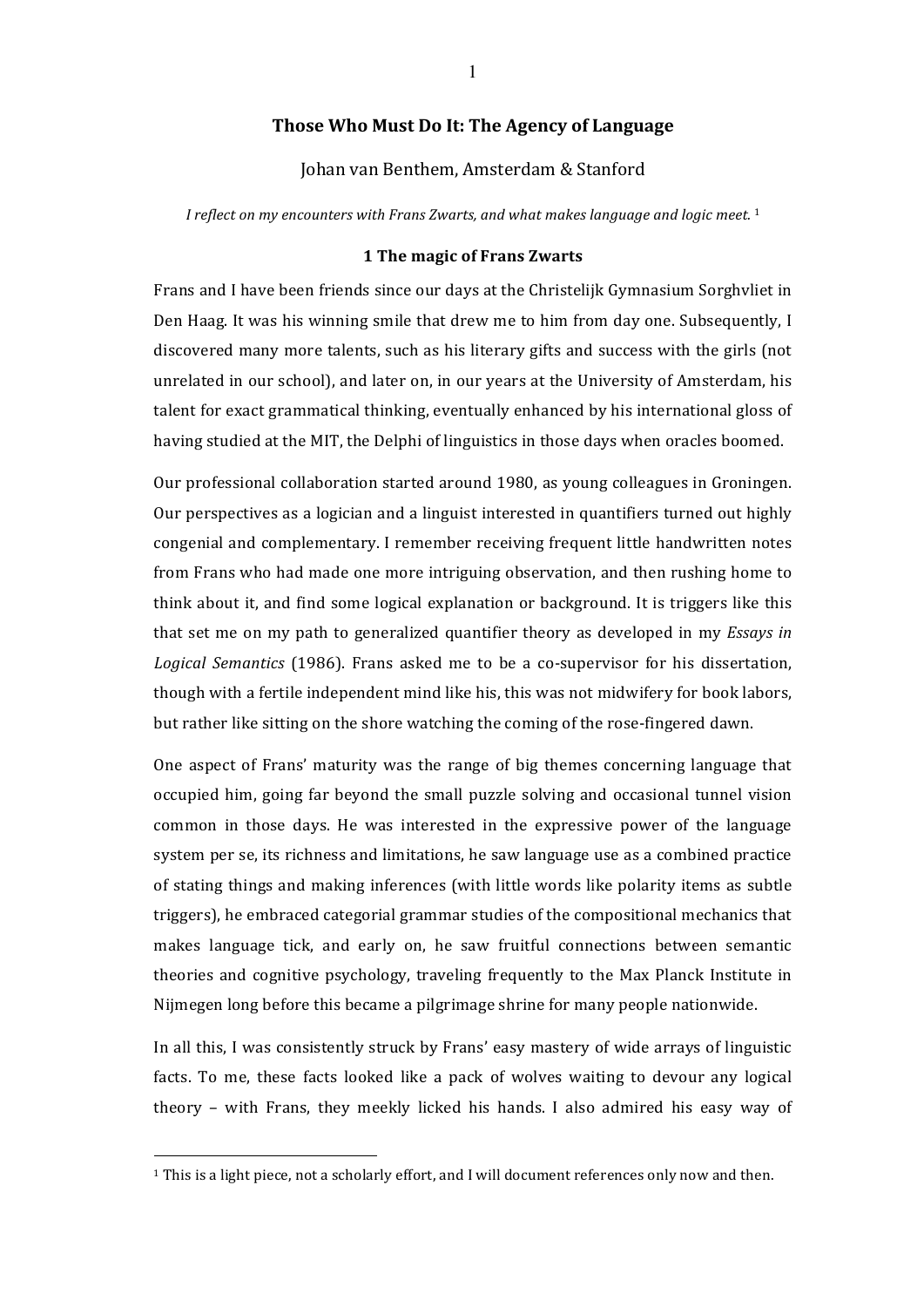deflecting criticism by the rearguard, complaining that his newfangled combinations with logic were not 'real linguistics'. I get the same nowadays from logicians who feel alienated by my agenda expansion to information dynamics and agency (see below), and what has helped me through many a difficult moment is the Zwarts Syllogism:

"Linguistics is those topics that are studied by prominent linguists.

I am a prominent linguist. Therefore, what I am doing is linguistics."

What also bound Frans and me together in those golden days were our interactions with the many excellent colleagues and students that were active in formal studies of natural language. The Groningen faculties of humanities, philosophy, and mathematics teemed with junior and senior talents that are still quite vivid before my mind today, such as Crit Cremers, Jan van Eijck, Petra Hendriks, Frank Heny, Jack Hoeksema, Alice ter Meulen, Sjaak de Mey, Reinhard Muskens, Victor Sanchez Valencia, Leonie de Smet, Henriëtte de Swart, Elias Thijsse, and Co Vet.

### **2 A prodigal son?**

I left Groningen for Amsterdam in 1986, to succeed my own supervisor Martin Löb on the Beth Chair. Löb himself moved to rural Drenthe, telling me once that he admired people there for the absolute minimality of their speech: they never said anything redundant – though he was still not sure about "Good morning". This move offered me a unique opportunity to create an interdisciplinary environment with a group of likeminded colleagues that has now become the Institute for Logic, Language and Computation ILLC. In the decades since, I have strayed far from natural language, engaging in the mathematics of modal logic, time, space, and computation, and increasingly, the study of information-driven agency, recorded in my Norwegian-length trilogy *Exploring Logical Dynamics, Logical Dynamics of Information and Interaction, and Logic in Games.* <sup>2</sup>

But nowadays, I find myself drawn increasingly to thinking about continuities with my earlier research on logic and natural language  $-$  if only, because my Ph.D. students insist on uncovering connections between my Yellow and Blue periods. I have not published much on this topic yet, partly because one treads on tiptoe when visiting the happy home of a previous spouse. However, in what follows, I offer a few thoughts. 3

 $2$  These books on logical dynamics of agency appeared in 1996, 2011, and 2013, respectively.

 $3$  A few sustained reflections on logic, language and agency can be found in van Benthem 2014.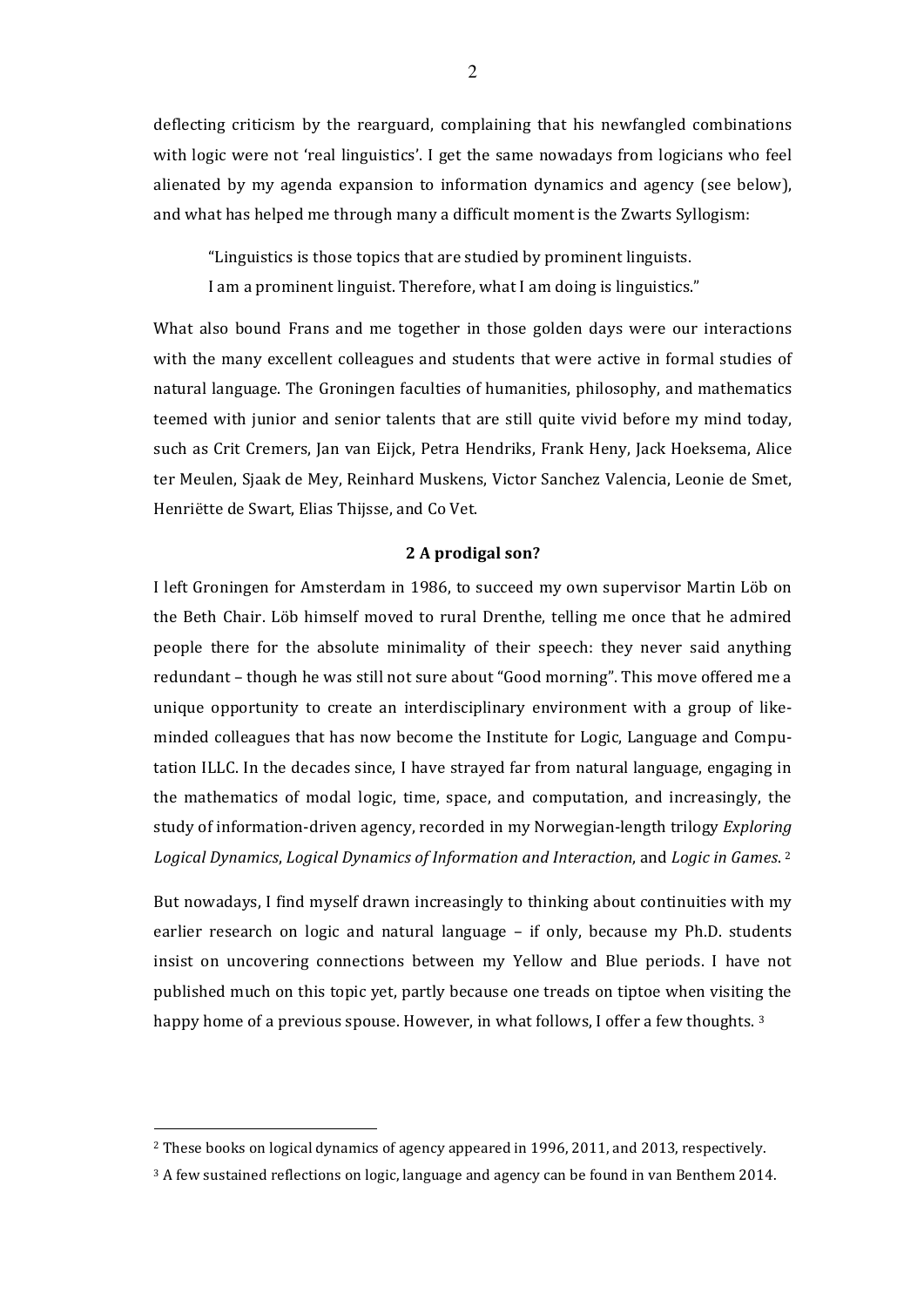#### **3 Natural logic**

One topic that shines through Frans' dissertation are the simple but powerful and ubiquitous monotonicity inference patterns that are so characteristic of major expressions in natural language. When all watches are broken, then all gold watches do not keep time: *all AB* allows downward replacement by a stronger predicate in its left-hand position *A* and upward replacement by a weaker predicate in its right-hand position *B*. Most quantifiers have such inferential behavior, as all educated semanticists know.

Monotonicity inferences are an instance of what I called 'natural logic' at the time: a system of simple inferences lying at the surface of natural language, readily available when using language, and requiring much less computational effort than deep pieces of consequence that have to come from the inner reaches of first-order logic. I eventually developed it in a categorial setting, with a calculus computing monotonicity markings for lambda terms for meanings of arbitrary expressions. This view made for interesting connections between the modern logical study of natural language and traditional logic, which can be viewed as a long series of attempts at finding monotonicity laws for an ever-expanding set of syntactic contexts. One can find sophisticated instances of this with the medieval Scholastics, but recently, it has become clear that monotonicity inferences were also recognized in classical Chinese logic around 500 B.C., and more systematically, in Avicenna's logic in the Islamic tradition after the year 1000 A.D.  $4$ 

My view eventually became that natural logic had at least three different subsystems, that can be defined precisely in suitable categorial grammars. One is a monotonicity calculus for marking syntactic parses with the inferential potential of suitable subexpressions, the other a system for restricting and unrestricting predicate arguments to sub-domains or sub-contexts (the famous 'conservativity' for generalized quantifiers is one example), and the third a set of simple algebraic laws for suitable lexical items, such as associativity or symmetry, helping us to change the rhythm of statement for propositions. What is interesting here is not any conflict with standard formal systems such as first-order predicate logic. But natural logic draws the natural boundaries at different lines from the usual transitions from propositional logic to monadic predicate

 <sup>4</sup> The monotonicity calculus and the natural logic program can be found in van Benthem 1986, 1987, van Eijck 1985, Sanchez Valencia 1991, while van Benthem 2008A is a survey of modern developments. Sommers 1982 connects to traditional logic, MacCartney 2009 to computational linguistics, Geurts & van der Slik 2005 to cognitive psychology, while Moss 2010 is a modern logical version of the program including detailed computational complexity results for fragments of natural language. Zhang & Liu 2007 have Chinese sources, and Hodges 2014 studies the Islamic tradition in depth.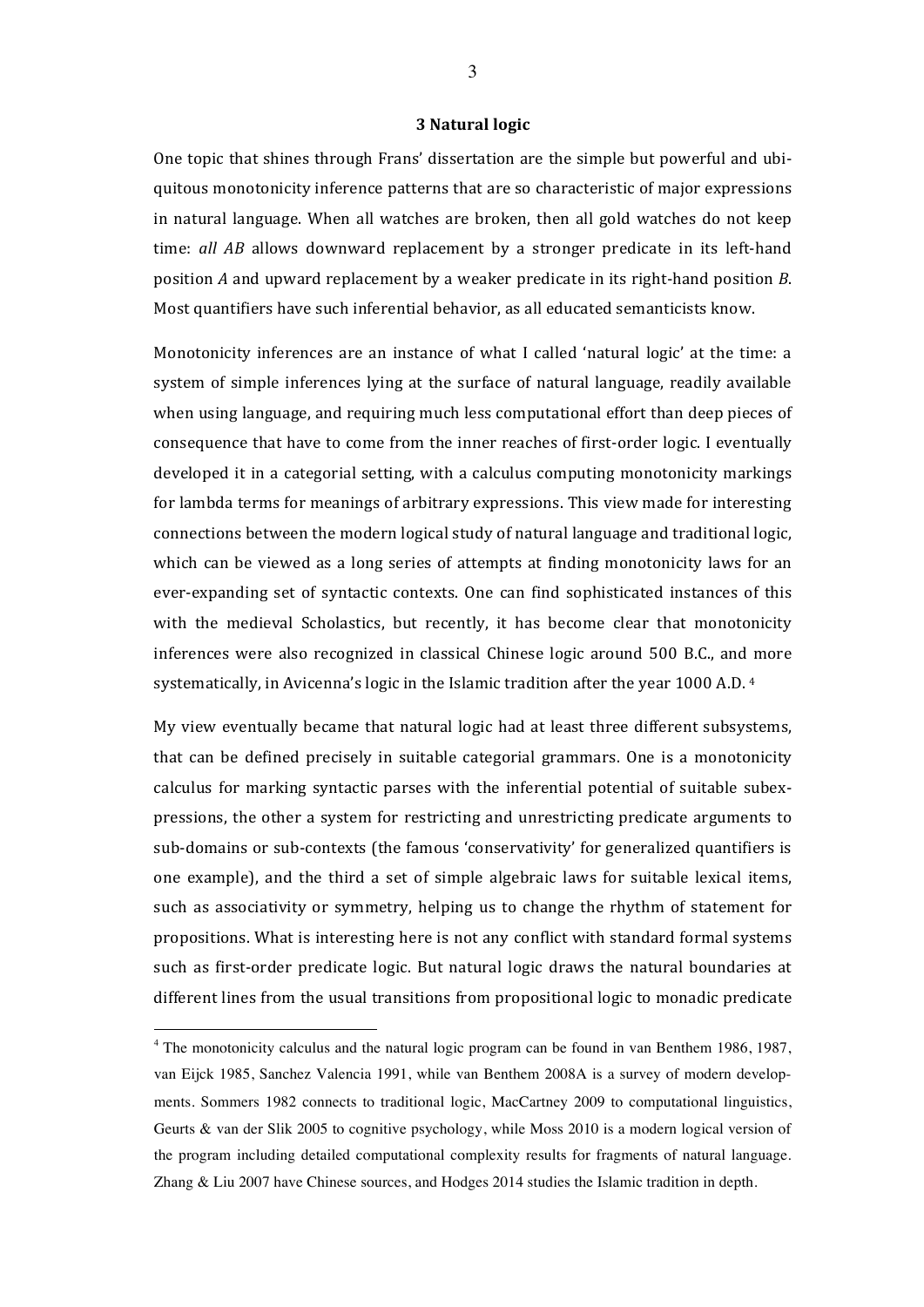logic to full predicate logic. Moreover, it makes sense just as well in higher-order logic, and does not care about crossing borders that logicians might consider dramatic leaps. Thus, what became an issue was the fine-structure of inference in natural logic, where we do not need a shovel, but the archeologist's brush to detect the lie of the land.

Monotonicity calculus has been rediscovered independently many times, and that process is continuing up until today. There are sources in the history of traditional logic, or its attempted modern revivals, in the area of information retrieval allowing fast inferences rather than just word matching, and in cognitive studies of inferences in the brain. Recently, Larry Moss has revived the program systematically by axiomatizing a wide array of natural language fragments, determining their precise computational complexity to find thresholds where complexity jumps in the landscape of reasoning.

But an interplay remains with developments inside logic itself. Newer looks at such thresholds have also occurred inside logic itself, witness my own work with Andréka and Németi on the 'guarded fragment' (1998), a large decidable subset of first-order logic where quantification never ranges over arbitrary objects, but only over those objects that are reachable in some way from the current free objects of a formula through the use of 'guard predicates'. Guarded patterns might make sense for natural language.

Thus, this encounter between logic and language from our Groningen days is far from over. We still have not charted the realm of natural reasoning in its entirety.

### **4 Language, inference, and automata**

As I said, Frans' work and mine looked at two tasks entangled in language use: making statements and drawing inferences. On the usual logical division of labor, this involves two different stages. First we get the grammar right, then, once we know what the wellformed expressions are, we design a proof system for these. This is the standard set-up of logical systems. But monotonicity calculus questions this design: it marks the available inferences right on the grammatical parse tree, and hence inferences get a 'free ride' on the syntax, making them much faster and less complex. Many further entanglements of producing or interpreting language with inference exists, and they have been noticed by other authors, notably, by Hans Kamp in his ongoing program of discourse representation theory starting from his classic 1981 paper.

Interestingly for historians, even Tarski's famous 1936 paper on the conception of truth still has this entanglement. It says that a formal system to be interpreted semantically con-sists of both syntax formation rules and proof rules, that could in principle work in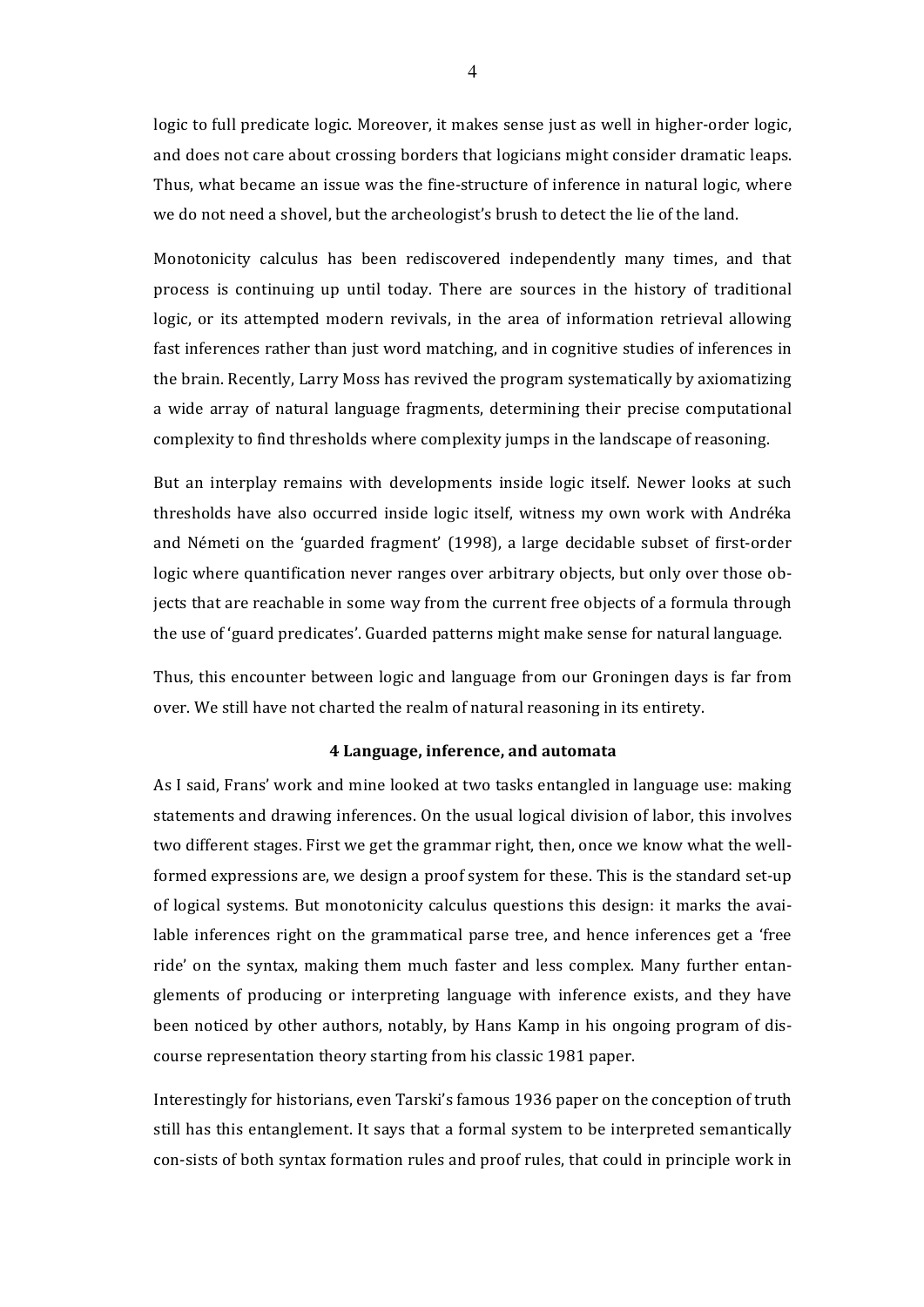parallel. Proof rules take syntactically well-formed premises to well-formed conclusions, and so, no need to do a separate grammatical analysis for the conclusion first.

Many questions can be raised here of a general methodological impact for logical studies of natural language. Frans' work on polarity items in his dissertation and beyond suggests that language can grammaticalize inferential positions, inviting us to draw inferences when needed. How far does this inferential marking go in general linguistic communication? But also, the above phenomenon of free rides on syntax has been looked at more systematically in terms of grammar design in Ed Stabler 2011, while Icard 2011 has recently looked at concrete extensions to many new patterns of Boolean reasoning, partly going back to earlier observations by Frans.

But here, I want to draw attention to another aspect, which represents a major shift in looking at the situation. We are all used to thinking of grammars as calibrated by the Chomsky Hierarchy, or equivalently, the hierarchy of *automata* that fine-structure allpowerful Turing machines in levels such as finite automata, push-down store automata, and many others that modulate memory and/or available actions - often tied to complexity classes for time or space complexity.<sup>5</sup> Many simple grammars require pushdown storage only, and hence put their available monotonicity inferences at the same low polynomial complexity, whereas full predicate logic is undecidable, requiring the much stronger symbol-manipulation powers of Turing machines. But to me, automata do not stand for mere computational implementation devices for some extensionally given notion of well-formedness or validity, but rather for intensional procedures that can be used by real linguistic *agents*, perhaps even for those agents themselves. This theme of the agency behind language will be my main thread in what follows.

One early use of automata in my work in the 1980s were the *semantic automata* for testing the truth of natural language quantifiers on given finite domains. <sup>6</sup> These devices brought to light a procedural semantic hierarchy, where first-order quantifiers are computed by finite state automata, whereas for instance "most" required pushdown store automata, whose general theory is included in the decidable system of additive Pressburger Arithmetic. While this style of analysis tells us something about the agency needed for dealing with lexical meanings only, recent work in Icard & Steiner-Threlkeld

 $\overline{a}$ 

5

<sup>&</sup>lt;sup>5</sup> Some basic references for automata in what follows are Hopcroft, Motwani & Ullman 2001, Harel, Kozen & Tiuryn 2000, and Venema 2006 (with an elegant treatment of infinite automata). <sup>6</sup> See 'Semantic Automata', in D. de Jongh et al., eds., 1987, *Studies in the Theory of Generalized Quantifiers and Discourse Representation*, Foris, Dordrecht, (GRASS series, vol. 8), 1–25.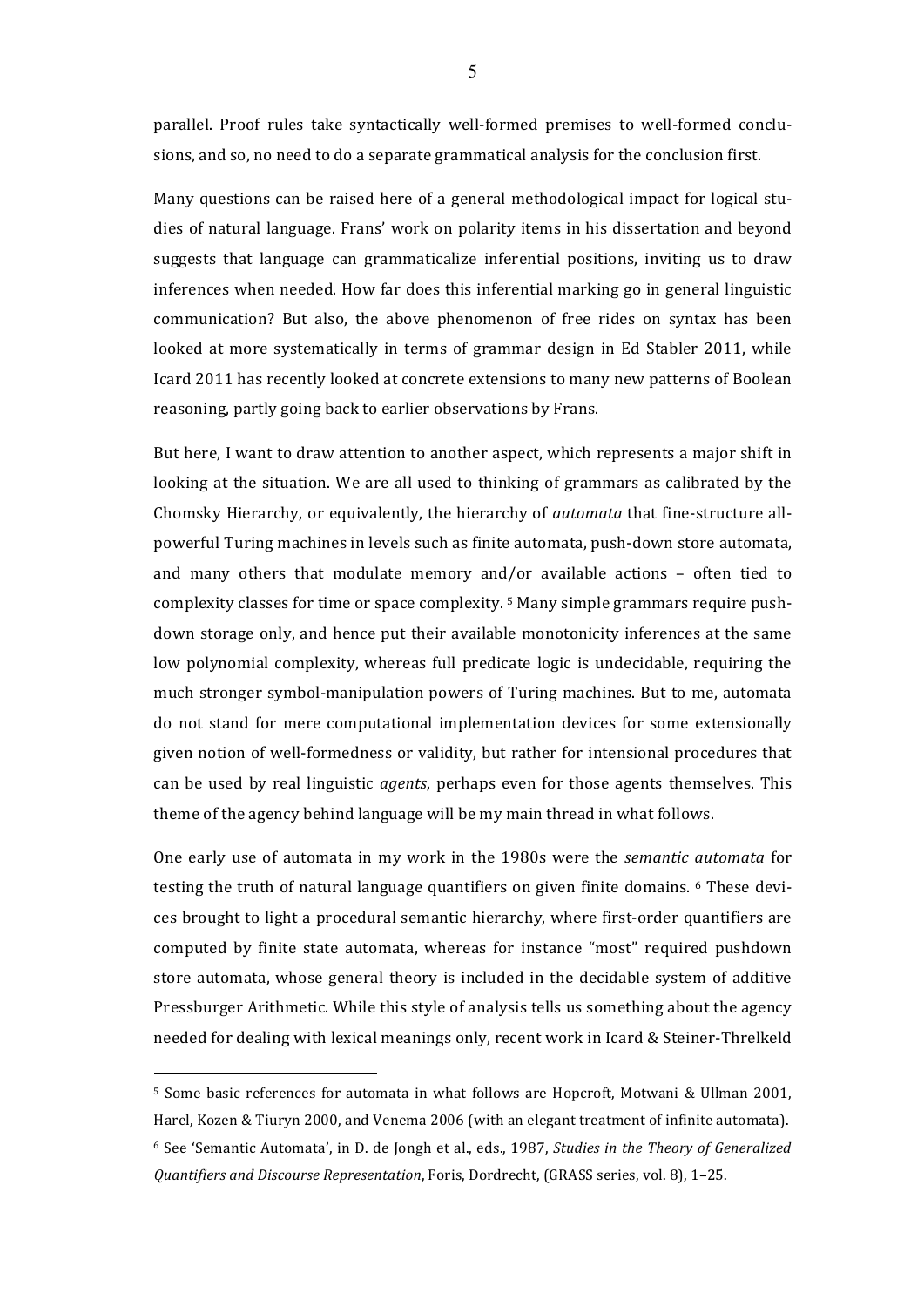2013 on nested automata in this line has looked at the semantic automata complexity of iterated quantifiers, tackling the agency behind compositional semantics.

I hasten to add that powerful automata-theoretic techniques exist by now in the area of computational logic for many languages, first-order, higher-order, with fixed-points, and so on. These automata typically also deal with infinite streams of data that allow perpetual *behavior* (a crucial notion in studies of agency) that need not terminate at all. This may also be relevant to natural language. The usual emphasis on finite terminating linguistic tasks may lose us sight of the infinite 'operating system' of communication.

The automata perspective, too, raises general issues, in particular, about different types of agents meeting different kinds of linguistic tasks. For instance, if we look at a powerful monolith like first-order logic, what parts of it can actually be used successfully by automata at various levels in the standard hierarchy? Say, what could a finite automaton or a push-down store automaton achieve when allowed the use of a complete firstorder deduction system like Gentzen sequent calculus, or Beth tableaux? Of course, without further precisation, such questions cannot be answered. But I do find them highly suggestive as a way of thinking about language 'in use' – and they remind me of work in syntax on 'finite state approximations' of context-free grammars (Pereire & Wright 1997), approximating real recursions by Kleene star-type iterations.

Automata viewed as agents are an attractive general perspective on natural language. They allow us to think more precisely about many issues of *architecture* for linguistic agents, i.e., the know-how, whether implicit or explicit, of us language users. Do our powers of interpretation and inference reside in different subautomata, composed in some convenient mathematical way? But also, when do free rides allow the same automaton to perform tasks that are traditionally thought to lie at different language levels? And what if we increase the range of basic linguistic skills for single agents to include social interactive strategies in discourse or argumentation?

The latter extension reinforces the idea of agency to a new level, as we shall see now.

# **5 From computation to games**

In recent years, single-agent views of language have been under increasing pressure from game models stressing the interactive nature of language use. Receivers interpret messages from senders trying to achieve a stable equilibrium, general scenarios of communication are always between different parties, while even logical argumentation is naturally associated with multi-agent dialogue games. In line with this, language is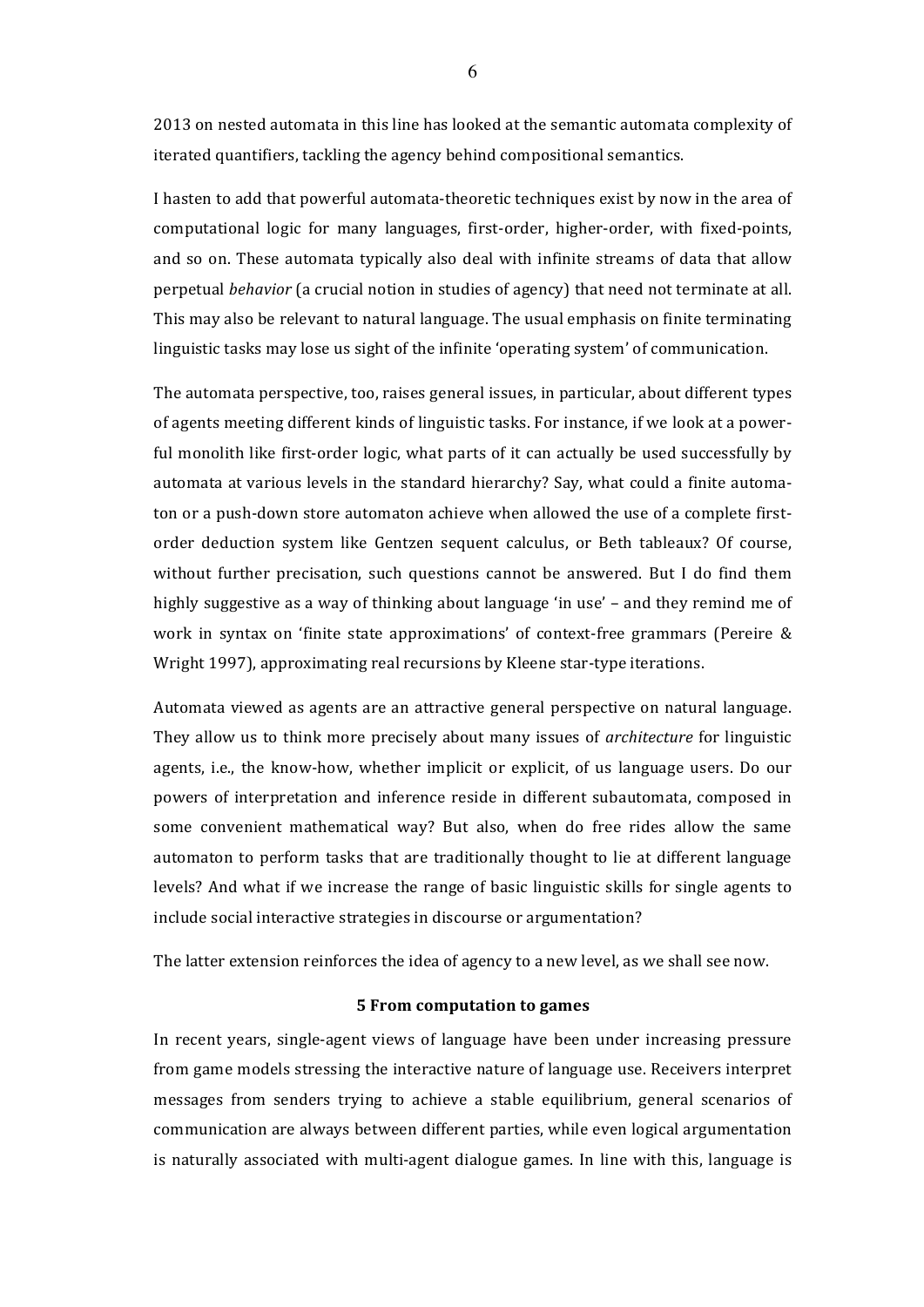full of words and constructions that denote or trigger interactive events, with questions and answers as a key example. The result has been a wide variety of game models for many aspects of natural language use: from syntax to semantics and pragmatics.  $\frac{7}{100}$ Likewise, in computer science, games have become a major model for computation, with interacting agents as the heart of what it means to produce system behavior (Abramsky 2008, Flum, Grädel & Wilke, eds., 2007).

Games are a generalization of automata that lends itself well to pursuing our earlier issues. For a concrete illustration consider the well-known 'Ehrenfeucht-Fraïssé games' played by two players Spoiler and Duplicator between two given models in order to investigate their analogies and differences. In each round, Spoiler picks an object in one of the models, and Duplicator responds with a matching object in the other model. Duplicator survives the round if the total match of objects so far is a partial isomorphism between the models, otherwise, Spoiler wins the round, and the game. 8

There is a tight match with logic here. Duplicator has a winning strategy in the Ehrenfeucht-Fraïssé game between models *M* and *N* over *n* rounds iff *M*, *N* satisfy the same first-order sentences up to quantifier depth *n*. Moreover, these games are 'determined' in the sense of game theory: if Duplicator has no winning strategy, then Spoiler has one. That strategy arises from taking any first-order formula  $\varphi$  of depth *n* that is true in one of *M*, *N* and false in the other, and maintaining this invariant throughout the game by moving to suitable subformulas of  $\varphi$  as the number of rounds decreases.

Now the hierarchy of automata is reflected in different restrictions we can place on players and their available strategies. Here is a concrete example. In so-called 'pebble games' each player gets a fixed supply of *k* pebbles that can be placed on objects in the models to bring them into the current comparison. If one has placed all one's pebbles, a new object can only be introduced by taking the pebble away from some earlier object. One can think of the pebbles as a Hans and Gretchen-style working memory of fixed size. Now the Duplicator has a winning strategy in the *n*-round game iff the two models agree on all first-order formulas up to depth *n* that *use only k variables* (free or bound).

 $7$  Games exist for semantic evaluation (Hintikka & Sandu 1997), lexical meaning formation (Lewis 1969, Jäger, Benz & van Rooij, eds., 2005, Clark 2012) or dialogue (Lorenzen 1955).

<sup>&</sup>lt;sup>8</sup> Two great sources for Ehrenfeucht-Fraïssé model comparison games are Doets 1996 and Väänänen 2011. The pebble games to be introduced in a moment come from Immerman  $\&$ Kozen 1987. For computational complexity of various logical tasks, see Papadimitriou 1994.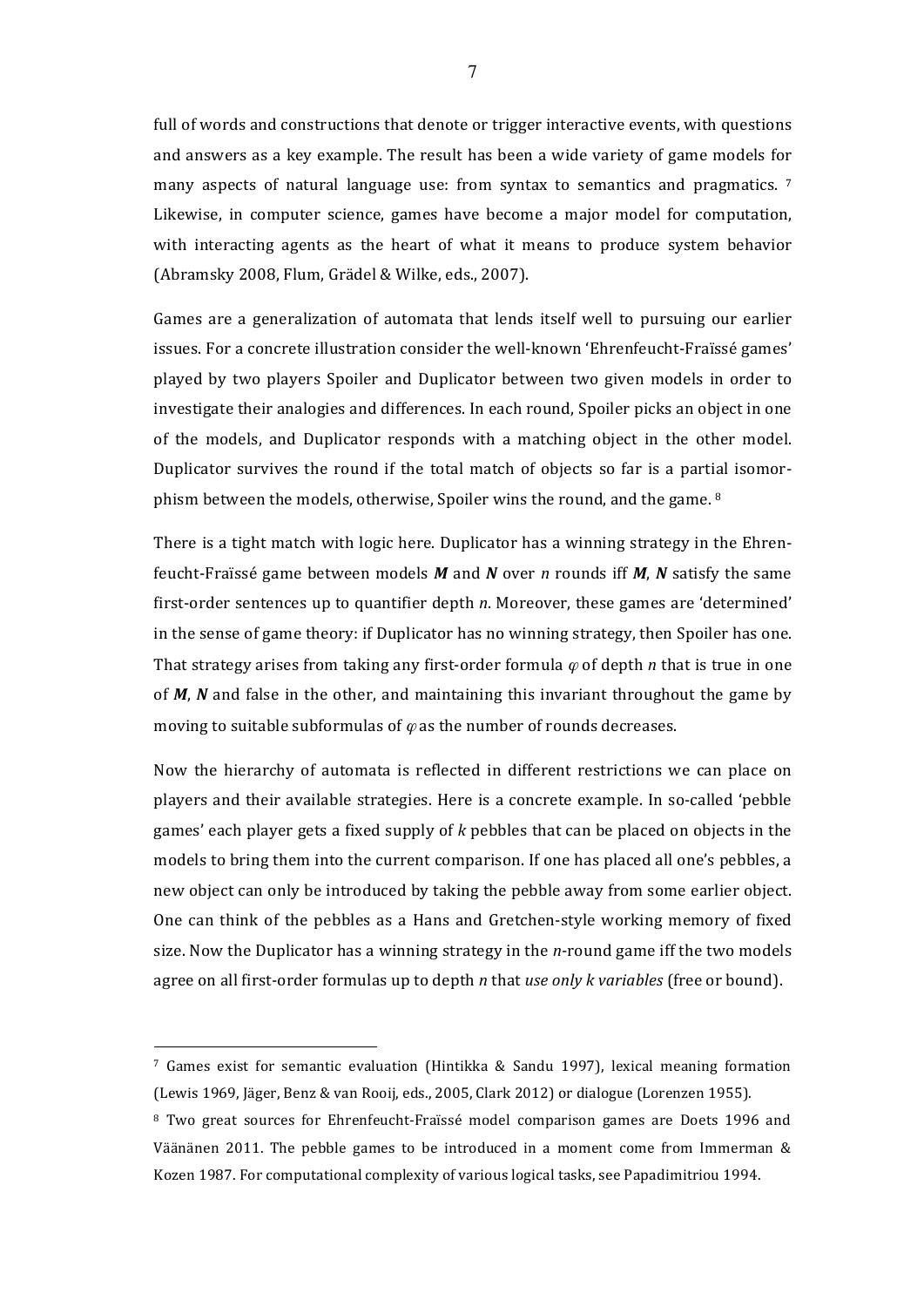The import of pebbling is that model checking for formulas in fixed *k*-variable fragments takes polynomial time, which is less than the general model-checking complexity of first-order logic which is *Pspace*-complete. As for satisfiability or validity, *k*-variable fragments are undecidable for  $k \geq 3$ , but for  $k \leq 2$  they are decidable. Thus, if memory becomes very restricted, allowing us only to consider two objects together at any one time, reasoning becomes decidable. Automata with this restriction can only make their behavior depend on configurations of two objects: this is the case in many modal logics. It is easy to see then that 2-object memory players can only detect differences definable in the 2-variable fragment of first-order logic, and so we have made precise sense of the idea of a restricted agent accessing only part of a larger available formalism.

These are just some observations, and many questions remain about general uses of pebbling memory. For instance, one could also apply it to positions in proofs or stages in conversations that players are allowed to remember. Also, logicians have only looked at cases where both players get the same amount of pebbles. This uniformity is common in the study of language: agents can differ qua information or preferences, but they have the same computational powers for processing information or making inferences. What happens to language games when they are played, as often seems to be the case in practice, between agents with different powers, or with very different grasps of the language? I can think of many interesting issues here, especially given that communication does take place, even in settings with diversity of agents.

There is much more to interfaces between logic and game theory than the above topics, as one can see in my book *Logic in Games* that just came out this year. But my main point will have been made. Like automata, games show how we can place everything we studied in the 1980s in an interactive multi-agent setting, even though we never thought of it that way. And then we see all old questions in a new light.

### **6 Language as agency: less, but also more**

What I have done so far is extrapolate some trends from work on automata and games to a view of language where the agents using it are an explicit part of the phenomenon to be described. In the earlier computer science terms: we are now after an account of linguistic 'behavior'. But then we are not operating in a vacuum. Agents have been studied by logical means for decades by now in computer science and adjoining parts of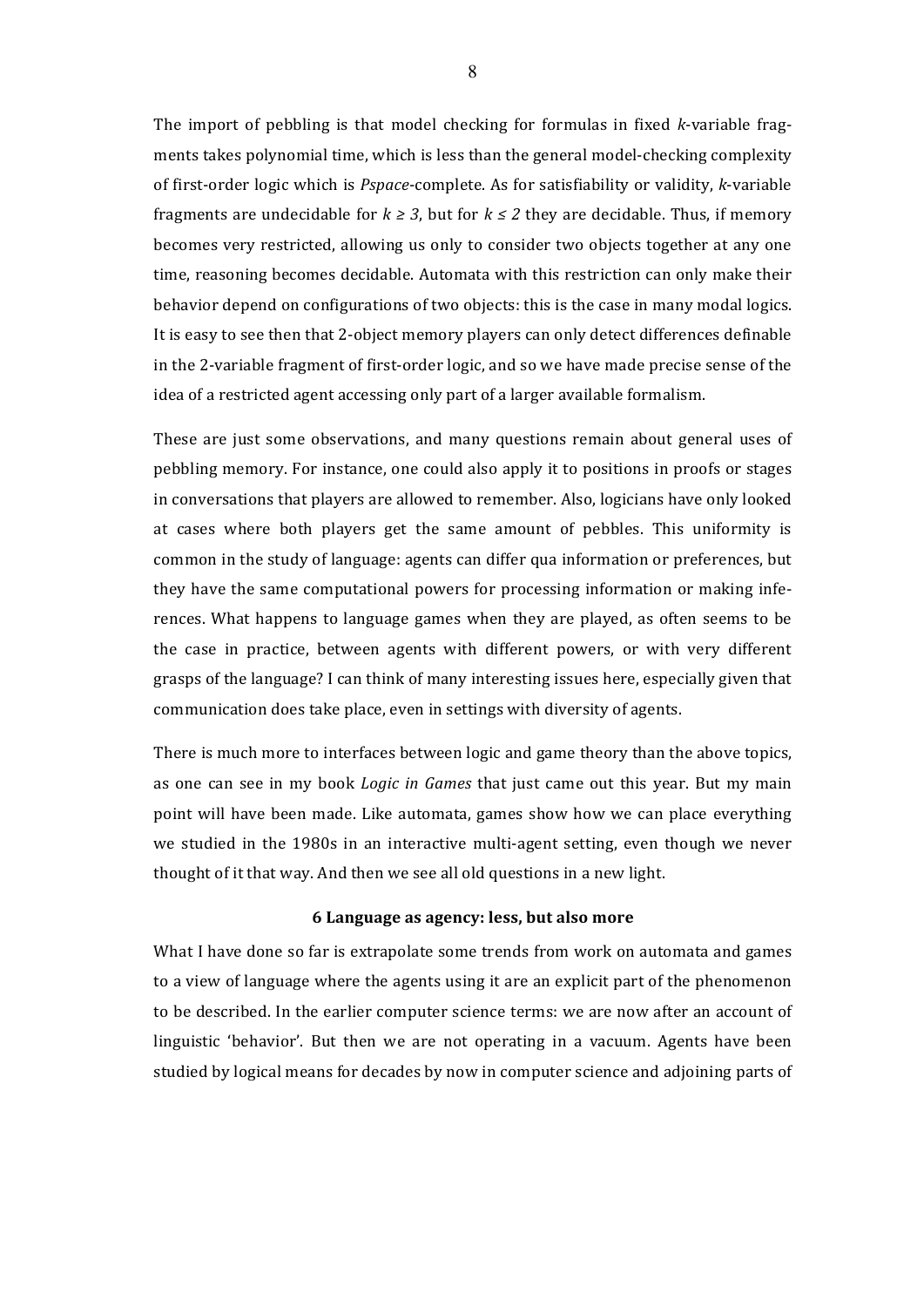logic, philosophy, and game theory. And a full-fledged view of agents involves a much more systematic view of what they can do than what I have discussed so far. 9

This piece is not the place to do all this in detail, but let me just summarize the view of agency taken in my own work on logical dynamics. First, agents can perform a wide range of basic informational acts, of which inferences are only one. In particular, they can also make *observations*, and engage in *communication*. A famous example is the 'dark room' from ancient Chinese logic (Zhang & Liu 2007), where you see an object of indeterminate color inside a dark room, you see a white object outside, and someone tells you that the two objects have the same color, after which you know that the object in the dark room is white. All three mentioned sources of information have to cooperate here – and the same is true, of course, in many of our ordinary activities.

But crucially, much of agency is not about indubitable hard information and knowledge at all, but rather about *beliefs* that we have, leading us to fallible soft information and transient opinions that we may have to revise.  $10$  Real agency is all about forming and modifying beliefs that guide our actions, perhaps even more than about accumulating knowledge – where the possibility of being wrong adds a creative element absent from mechanistic updates with indubitable information.

And even that is not a natural boundary: local steps of information update or belief revision, both in language use and in general agency, take place in a longer-term temporal setting of conversation, inquiry, and action, where we want to achieve goals over time, often with strategies for interacting with others. That brings in three more crucial dimensions of agency: its irreducibly *social* multi-agent character, its long-term strategic *temporal perspective*, and very importantly also, its entanglement between what we know, what we can do, and the essential driver for our behavior: how we evaluate the results of our actions, in other words, our *preferences*. <sup>11</sup>

 $10$  Two surveys of belief revision are Gärdenfors & Rott 1995 and van Benthem & Smets 2014.

 $9$  This section and the next are based on van Benthem 2011 and van Benthem 2014. General references on multi-agent systems are Shoham & Leyton-Brown 2008, Wooldridge 2001.

<sup>&</sup>lt;sup>11</sup> Some samples of logical literature in my Amsterdam environment on these topics are Baltag  $\&$ Smets 2008 on interactive agency, Gierasimczuk 2010 on belief revision and learning theory, Dégrémont 2010 on temporal logics for beliefs and learning, Liu 2011 on preference logics. Also relevant to language is a recent wave of work on logical analysis of social informational phenomena, for which I just cite the recent rousing broad audience book Hendricks & Hansen 2014.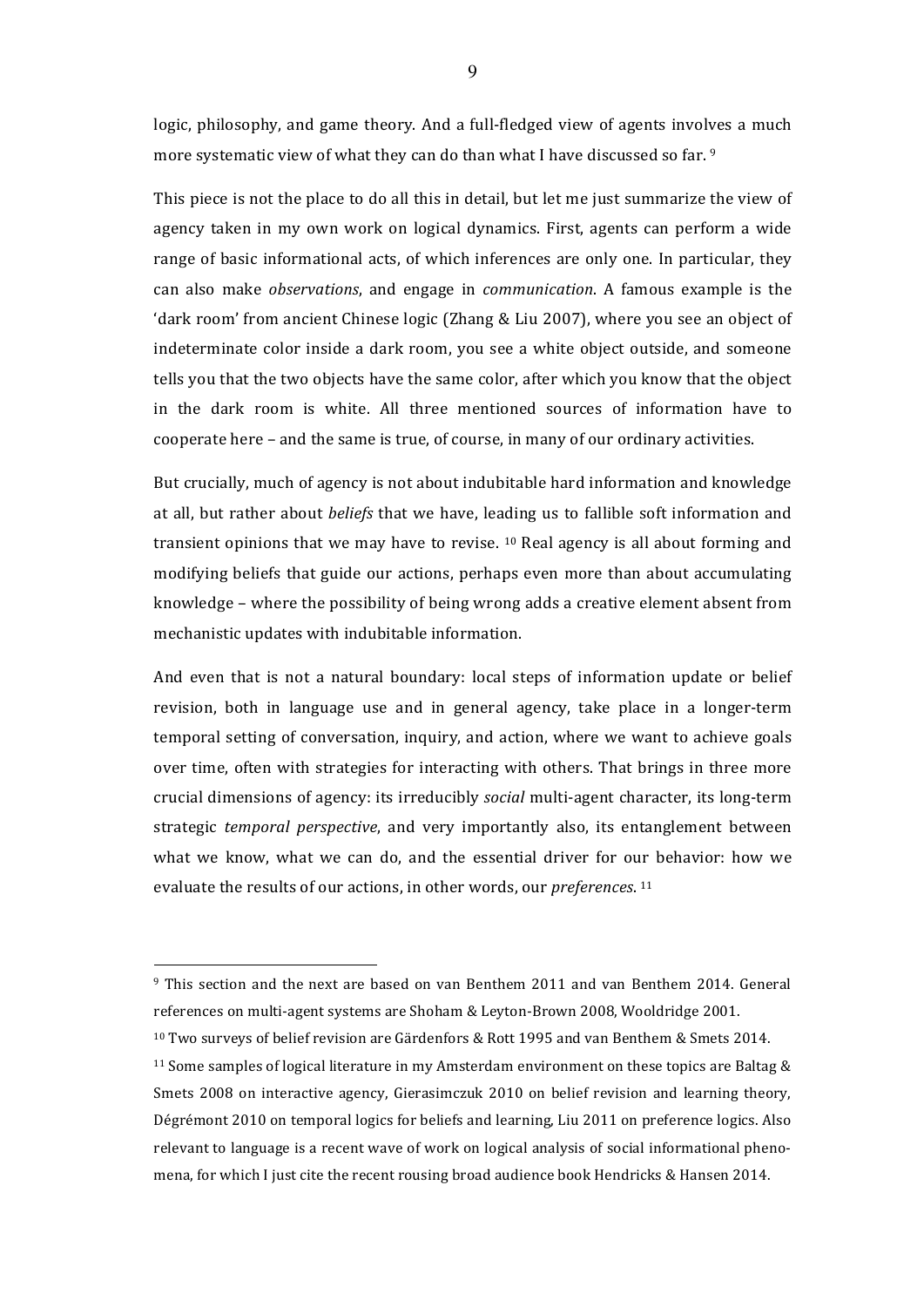My own work over the last decade brings all of these ingredients together in lush 'dynamic-epistemic logics' of information and agency.  $12$  Such a study can be done in other frameworks, too, but my main point here is that today, we have a much richer set of tools for looking at the agency underlying natural language than anything dreamed off (at least, by me) in the 1980s. I submit that it would be of interest to develop the earlier themes concerning natural language in this broader setting, but in what follows, I will come down to earth again and just consider one aspect of agency as an illustration.

## **7 From correctness to correction**

While traditional semantics, and our own work in the 1980s, was focused on truth and its adequate expression in rich enough languages, there have been many developments that brought information and agency into the picture. Examples are discourse representation theory and dynamic semantics, but one could cite many others. However, with few exceptions (such as the work on defaults in Veltman 1996), these approaches have focused on knowledge and what might be called hard information. But if I revisit my old themes now, one of the most striking features of natural language matches what I called one of the most telling aspects of agency in the above, our creative ability of forming beliefs beyond the given facts, the risk of being wrong, and then, crucially, our ability of *correcting* ourselves by changing beliefs and adapting to surprises.

In other work, I have described this in terms of a metaphor for what we expect logic to be or do. At traditional interfaces of logic and language, logic may seem to be the guardian of correctness, keeping all errors out of the way. But on the present view, the strength of our practices does not reside in perfect health, perhaps behind a screen of antibiotics, but rather in the workings of our *immune system* that deals with foreign invasions as they occur, and steps up body function accordingly  $-$  the way the Roman Army in its most successful years organized its flexible border defenses. I feel that the latter dynamic metaphor is much more revealing of rational agency and successful interaction, and hence my slogan: "logic is the immune system of the mind".

Consider what we would call intelligent mastery of a language. To me, that does not consists in always speaking or understanding correctly, but in the ability to *detect* when things go wrong, and then *repair* the situation. We do not need infallible mechanisms for making communication succeed all the time. What matters is that competent language users are able to perform corrections as needed. I myself would judge, for instan-

 $12$  The earlier-cited sequence van Benthem 1996, 2011, 2014 documents this research program. The metaphor of the immune system to follow is from van Benthem 2008B.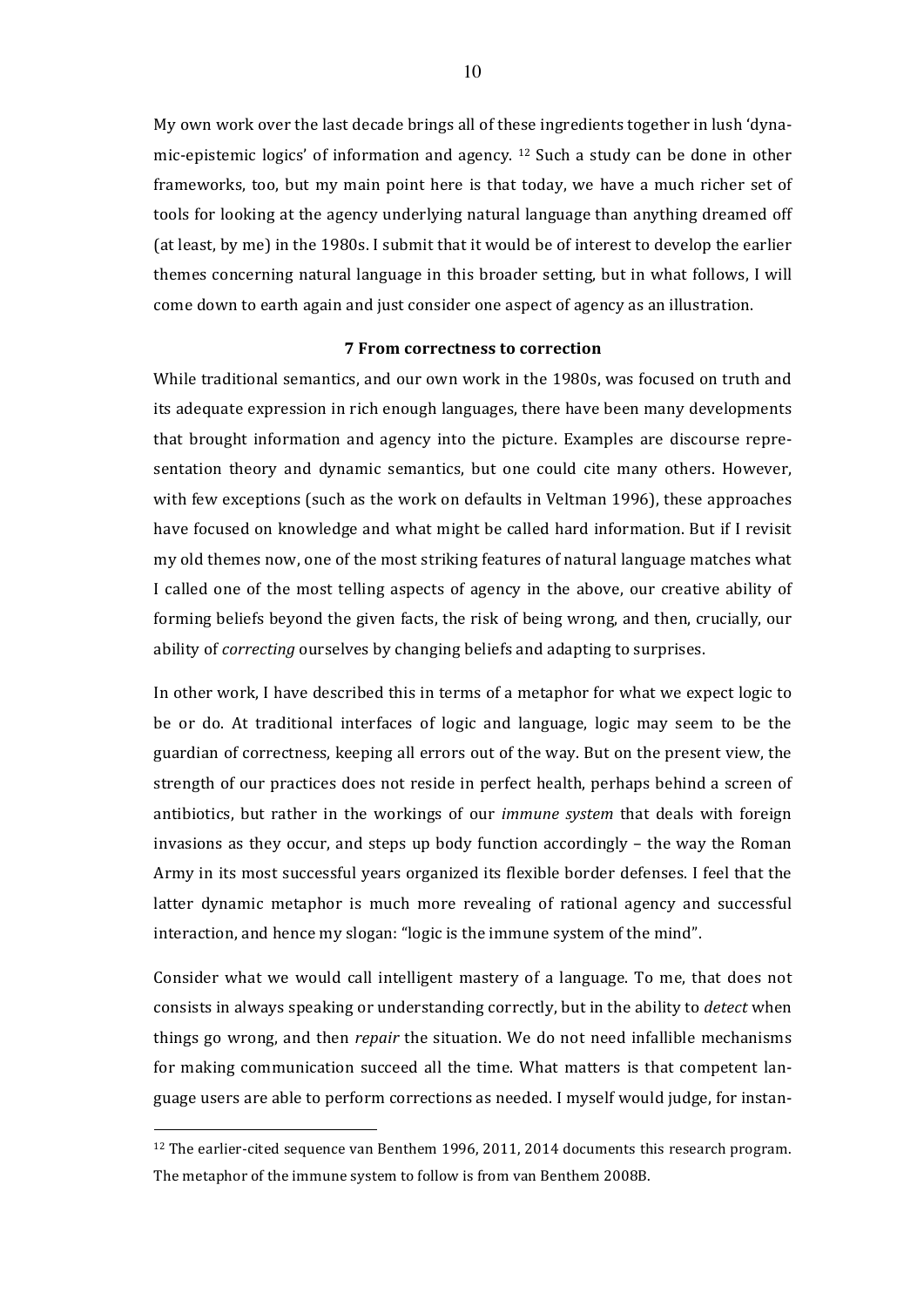ce, whether someone has really learnt a foreign language by how well they perform under such dynamic circumstances, not just on some test of grammaticality.

But then a lot starts shifting in what I said earlier. For instance, a capacity for revising beliefs allows us to live more dangerously, and use classically invalid default rules whose conclusions may turn out wrong. Thus, a wide spectrum of non-standard notions of consequence becomes relevant to natural language, as has been observed for many different reasons since the 1990s (cf. the Handbook chapter Thomason 1997). And this again raises new questions about my earlier enterprises.

First take the case of *natural logic*. If what I have just said is true, then we need to look, not just at locally available fast classical inferences, but also at fast default inferences from sentence structure. What is usually said about the structure of natural language based on Boolean inclusion should then also allow for inferences referring to default inclusion orderings where not all A are B, but A's are normally B's. What would be such a natural logic? I once tried some forays, but I have never found a definite answer.

But we could also look at natural logic in another place. The dynamic-epistemic logics of agency in my own work pile up new notions, and get pretty complex. On the other hand, natural language itself is our medium of choice for both engaging in agency (the 'participating stance') and reflecting on what we are doing (the 'reporting sense'). Does natural language itself contain a natural surface logic of agency, far removed from the elaborate systems of computational logic or game theory, and can we extract it?

Similar points can be made about *semantic automata* and related devices. These originally served to find fine-structure of simpler or more complex agents inside universal devices for language. But now things appear in a different light. First, while many automata had fewer powers than idealized ones, reflecting the idea of bounded agency, we now saw that limited agents may also have more powers than have been traditionally acknowledged, namely, for revision and correction. What would be an automata theory for machines or procedures that can be wrong, correct themselves, and behave optimally, rather than ideally? I submit that such a theory would get closer to how we really use language - though I have no idea at present what it will look like.

# **8 Scientific conclusion**

In this brief and yet both grandiose and rambling narrative, I have sketched a view where all of the logic-and-language themes that Frans and I worked on in the 1980s make eminent sense, but then in the light of modern perspectives on agency, not just of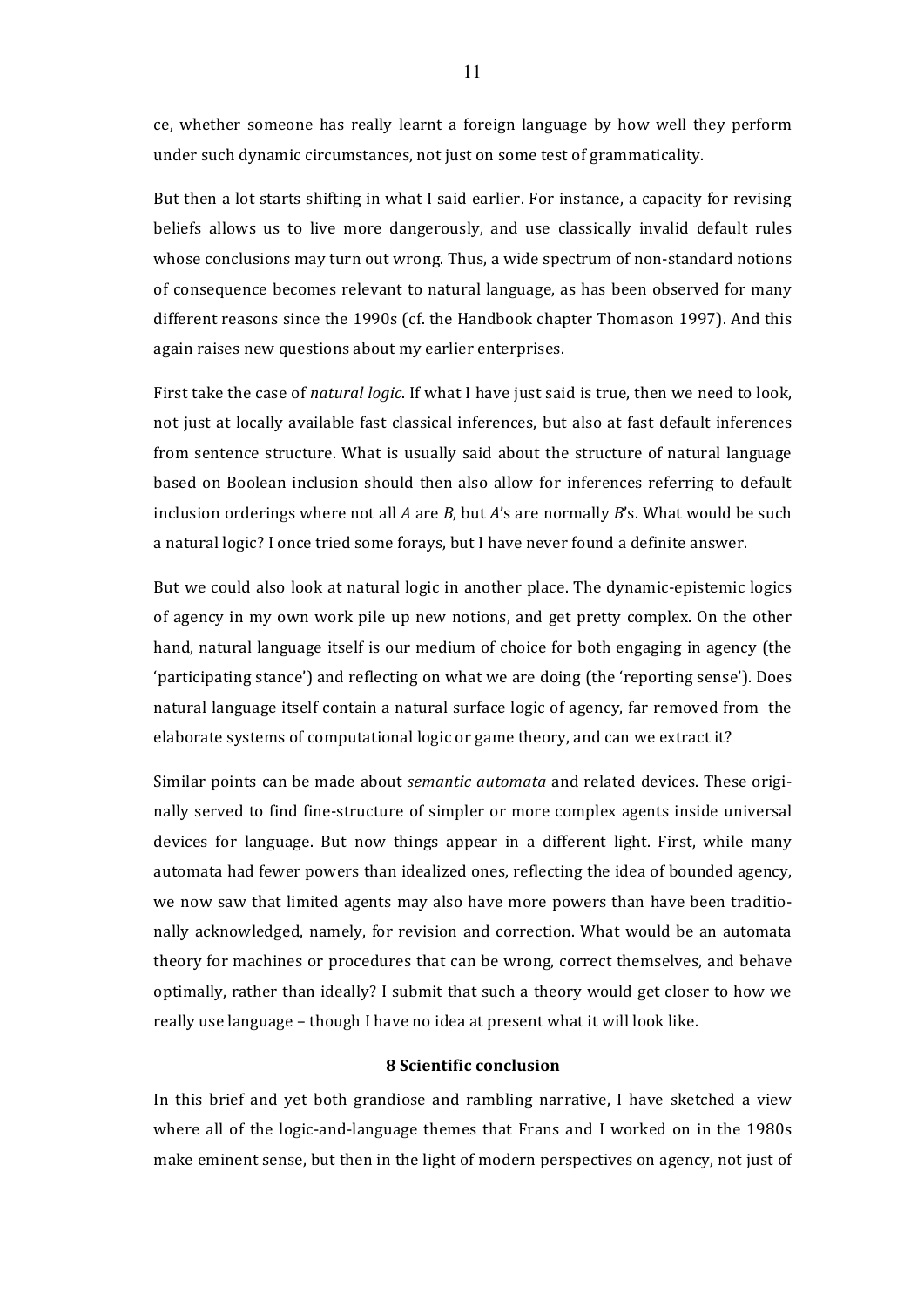linguistic structure as usually conceived in the Montagovian tradition we came from. I have outlined a number of issues that emerge then, whose exploration I find challenging and worth pursuing, and I have indicated a few concrete technical questions where these might lead, such as natural logic or automata theory with default rules.

I have also suggested that broader conceptual issues are worth thinking about here. One was the possible primacy of linguistic agents when we shift from what natural language can express to what agents can do. This reminds me of the old Chomsky-Piaget debate about what comes first: language structure, or general cognitive ability. 13

One might even raise some new empirical questions, for instance about the core vocabulary of information flow and agency as described above. This might cut the cake very differently from existing classifications in semantics and pragmatics. For instance, I am working on a surface logic of agency where the key linguistic expressions in the natural logic of *decision making* are "good", "bad", "better", "improve", "hope", and "fear". More globally, the interplay of agency and language structure might give rise to empirical evolutionary questions: does every kind of agent get the language it deserves, or can handle – making its cognitive burden never more than it can bear?

I feel it enriches our view of language if we can look at matters from both these sides.

# **9 Personal conclusion**

I have no idea where Frans' thinking stands today on the above matters. I do know that he likes history the way it was, witness his supervising a thesis about the rise of formal semantics in The Netherlands (see van der Beek 2001). But I also see a forward-looking streak. His work has always been groundbreaking, innovative, and free from turf prejudices – opening up paths into the future for many others to follow. In all then, I am not sure that I can claim Frans' blessing for the paths I have advertized here. But what I am hoping for at least is one typical Zwarts smile, youthful and warm as ever.

### **10 References**

S. Abramsky, 2008, 'Information, Processes and Games', in P. Adriaans & J. van Benthem, eds., *Handbook of the Philosophy of Information*, Elsevier Science Publishers, Amsterdam, 483-549.

H. Andréka, J. van Benthem & I. Németi, 1998, 'Modal Logics and Bounded Fragments of Predicate Logic', *Journal of Philosophical Logic* 27, 217–274.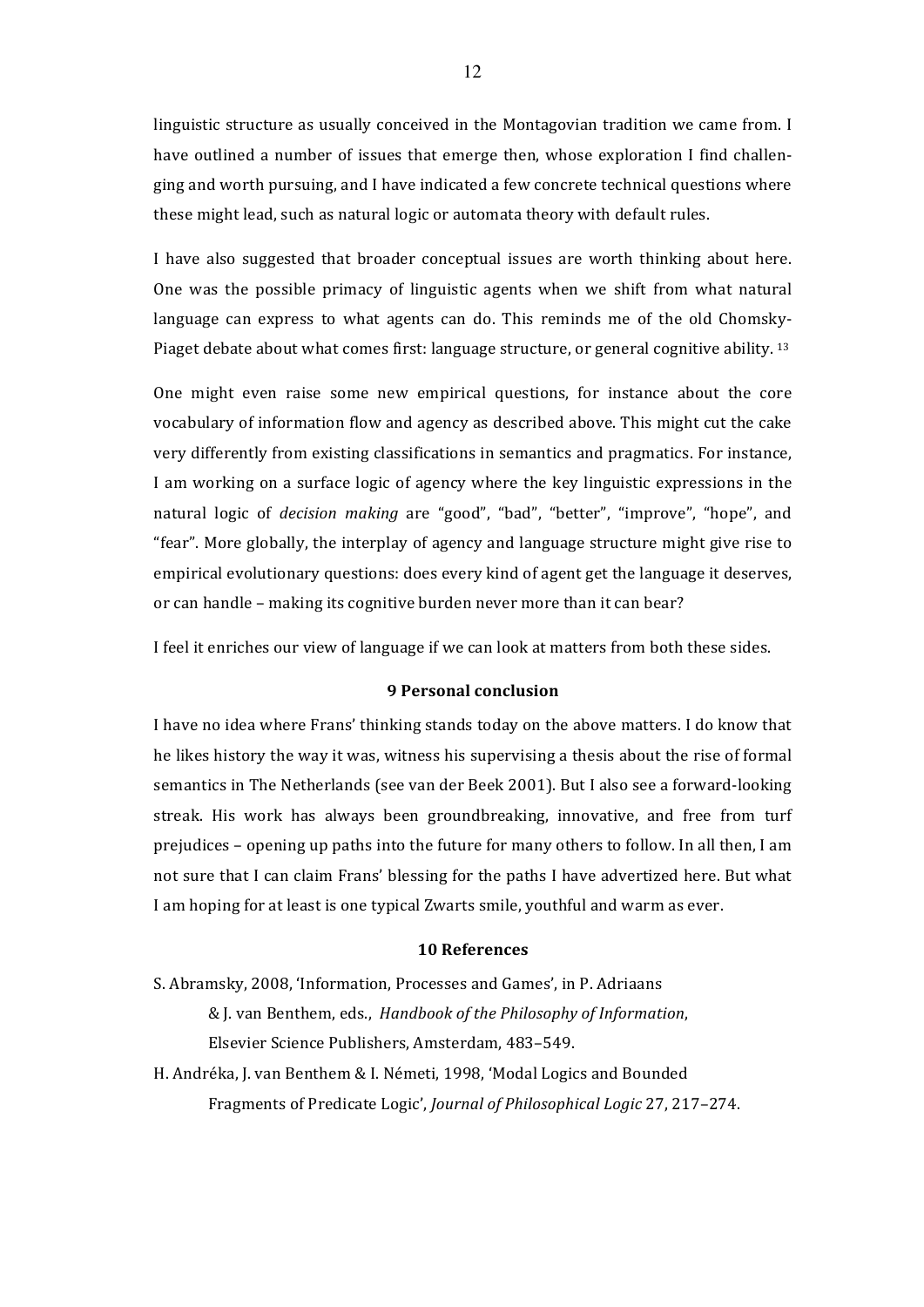A. Baltag & S. Smets, 2008, 'A Qualitative Theory of Dynamic Interactive Belief Revision', in G. Bonanno, W. van der Hoek & M. Wooldridge, eds., *Texts in* Logic and Games Vol. 3, Amsterdam University Press, 9-58.

J. van Benthem, 1986, *Essays in Logical Semantics*, Kluwer Publishers, Dordrecht.

- J. van Benthem, 1987, 'Meaning: Interpretation and Inference', *Synthese* 73:3, 451-470.
- J. van Benthem, 1991, *Language in Action*, Elsevier Publishers, Amsterdam.
- J. van Benthem, 1996, *Exploring Logical Dynamics*, CSLI Publications, Stanford.
- J. van Benthem, 2008A, 'A Brief History of Natural Logic', in M. Chakraborty, B. Löwe, M. Nath Mitra, & S. Sarukkai (eds.), *Logic, Navya-Nyaya & Applications, Homage* to Bimal Krishna Matilal, College Publications, London 2008, 21-42.
- J. van Benthem, 2008B, Logic and Reasoning: Do the Facts Matter?, Studia Logica 88, 67–84.
- J. van Benthem, 2011, *Logical Dynamics of Information and Interaction*, Cambridge University Press, Cambridge UK.
- J. van Benthem, 2014, *Logic in Games*, The MIT Press, Cambridge MA.
- J. van Benthem & S. Smets, 2014, 'Dynamic Logics of Belief Change', to appear in H. van Ditmarsch, J. Halpern, W. van der Hoek & B. Kooi, eds., *Handbook of Logics for Knowledge and Belief, Springer Science Publishers, Heidelberg.*
- R. Clark, 2012, *Meaningful Games*, The MIT Press, Cambridge MA.
- C. Dégrémont, 2010, *The Temporal Mind: Observations on Belief Change in Temporal* Systems, Dissertation DS-2010-03, ILLC, University of Amsterdam.
- K. Doets, 1996, *Basic Model Theory*, CSLI Publications, Stanford.
- J. van Eijck, 1985, *Aspects of Quantification in Natural Language*, Dissertation, Philosophical Institute, University of Groningen.
- J. Flum, E. Grädel, and T. Wilke, eds., 2007, *Logic and Automata: History and Perspec*tives, Texts in Logic and Games, Amsterdam University Press, Amsterdam.
- P. Gärdenfors & H. Rott, 1995, 'Belief Revision', in D. M. Gabbay, C. J. Hogger & J. A. Robinson, eds., *Handbook of Logic in Artificial Intelligence and* Logic Programming 4, Oxford University Press, Oxford, 35-132.
- B. Geurts & F. van der Slik, 2005, 'Monotonicity and Processing Load', *Journal of Semantics* 22:1, 97–117.
- N. Gierasimczuk, 2010, *Knowing One's Limits*, *Logical Analysis of Inductive Inference*, Dissertation DS-2010-11, Institute for Logic, Language and Computation, University of Amsterdam.

<sup>&</sup>lt;sup>13</sup> The turbulent record in Piattelli-Palmarini, ed., 1980 is still well-worth reading.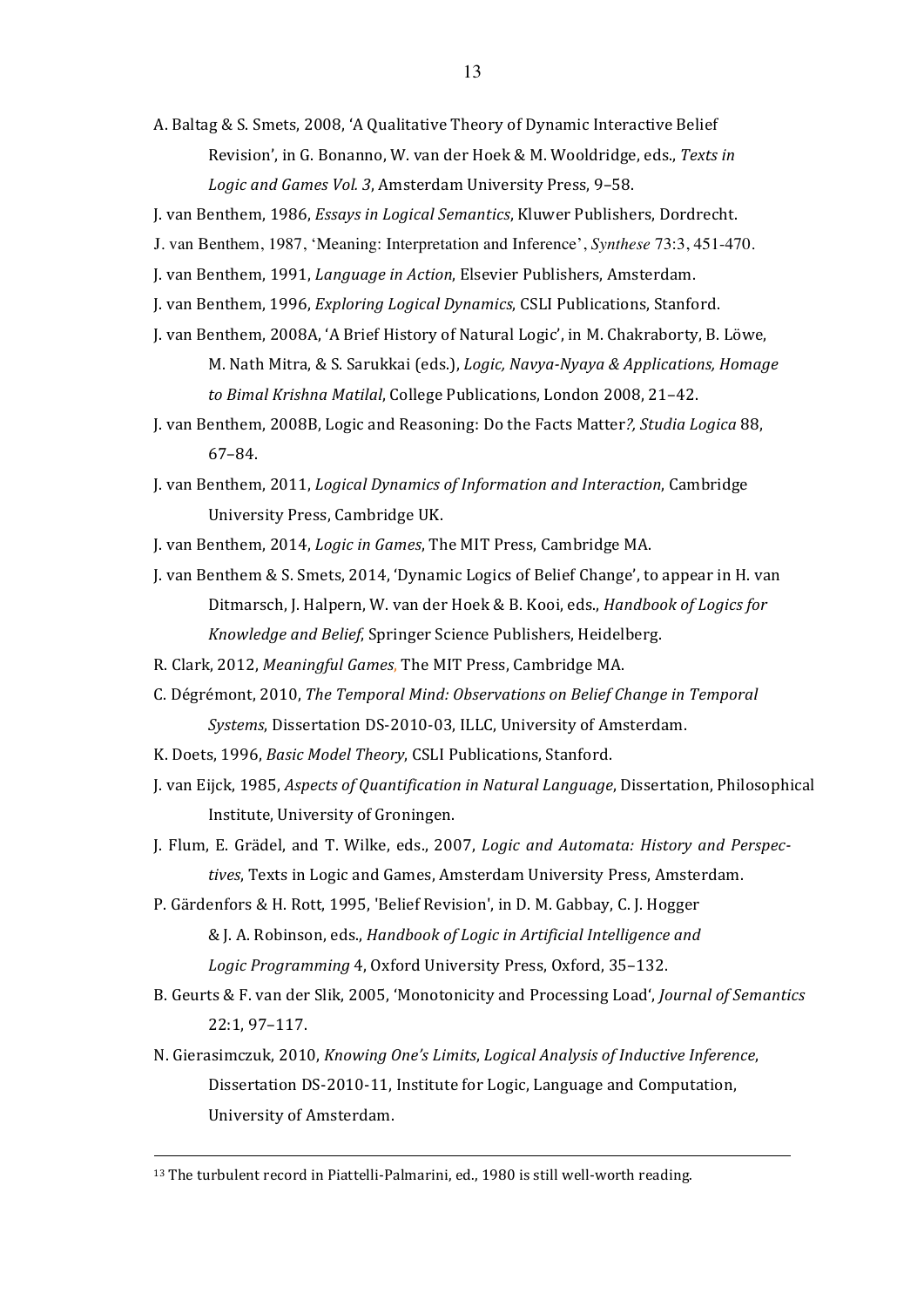D. Harel, D. Kozen & J. Tiuryn, 2000, *Dynamic Logic*, The MIT Press, Cambridge MA.

- V. Hendricks & P. Hansen, 2014, *Infostorms*, Copernicus Books, New York.
- J. Hintikka & G. Sandu, 1997, 'Game-Theoretical Semantics', in J. van Benthem & A. ter Meulen, eds., *Handbook of Logic and Language*, Elsevier Science Publishers, Amsterdam, 361-410.
- W. Hodges, 2014, 'An Introduction to Ibn Sina's Predicate Logic', Department of Mathematics, Queen Mary's College, University of London.
- J. Hopcroft, R. Motwani & J. Ullman, 2001, *Introduction to Automata Theory, Languages and Computation*, Addison-Wesley, Reading MA.
- Th. Icard, 2011, 'Exclusion, Containment, and Natural Logic', Workshop on Natural Language, Proof Theory, and Computational Semantics, CSLI, Stanford University.
- Th. Icard & S. Threlkeld-Steiner, 2013, 'Iterating Semantic Automata', *Linguistics and Philosophy* 36, 151–173.
- N. Immerman & D. Kozen, 1987, 'Definability with Bounded Number of Bound Variables', Proceedingss 2d IEEE Symposium Logic in Computer Science, 236-244.
- G. Jäger, A. Benz & R. van Rooij, eds., 2005, *Game Theory and Pragmatics*, Palgrave McMillan, New York.
- H. Kamp, 1981, 'A Theory of Truth and Semantic Representation', in In J. Groenendijk, Th. Janssen & M. Stokhof, eds., *Truth, Representation and Information,* 277-322, Foris Publications, Dordrecht.
- D. Lewis, 1969, *Convention*, Harvard University Press, Cambridge MA.
- F. Liu, 2011, *Reasoning about Preference Change*, Springer Verlag, Heidelberg.
- P. Lorenzen, 1955, *Einführung in die Operative Logik und Mathematik*, Springer Verlag, Berlin.
- W. MacCartney, 2009, *Natural Language Inference*, Dissertation, Department of Linguistics, Stanford University.
- L. Moss, 2010, 'Natural Logic and Semantics', in M. Aloni et al (eds.), *Proceedings 17th Amsterdam Colloquium, Lecture Notes in AI 6042, 84-93, Springer Heidelberg.*
- Ch. Papadimitriou, 1994, *Computational Complexity*, Addison-Wesley, Reading MA.
- F. Pereira & R. Wright, 1997, 'Finite-State Approximation of Phrase-Structure Grammars', in E. Roche & Y. Schabes, eds., *Finite-State Language Processing*, The MIT Press, Cambridge MA, 149-173.
- M. Piattelli-Palmarini, ed., 1980, *Language and Learning: The Debate between Jean Piaget and Noam Chomsky (the Royaumont debate)*, Harvard University Press, Cambridge, MA.